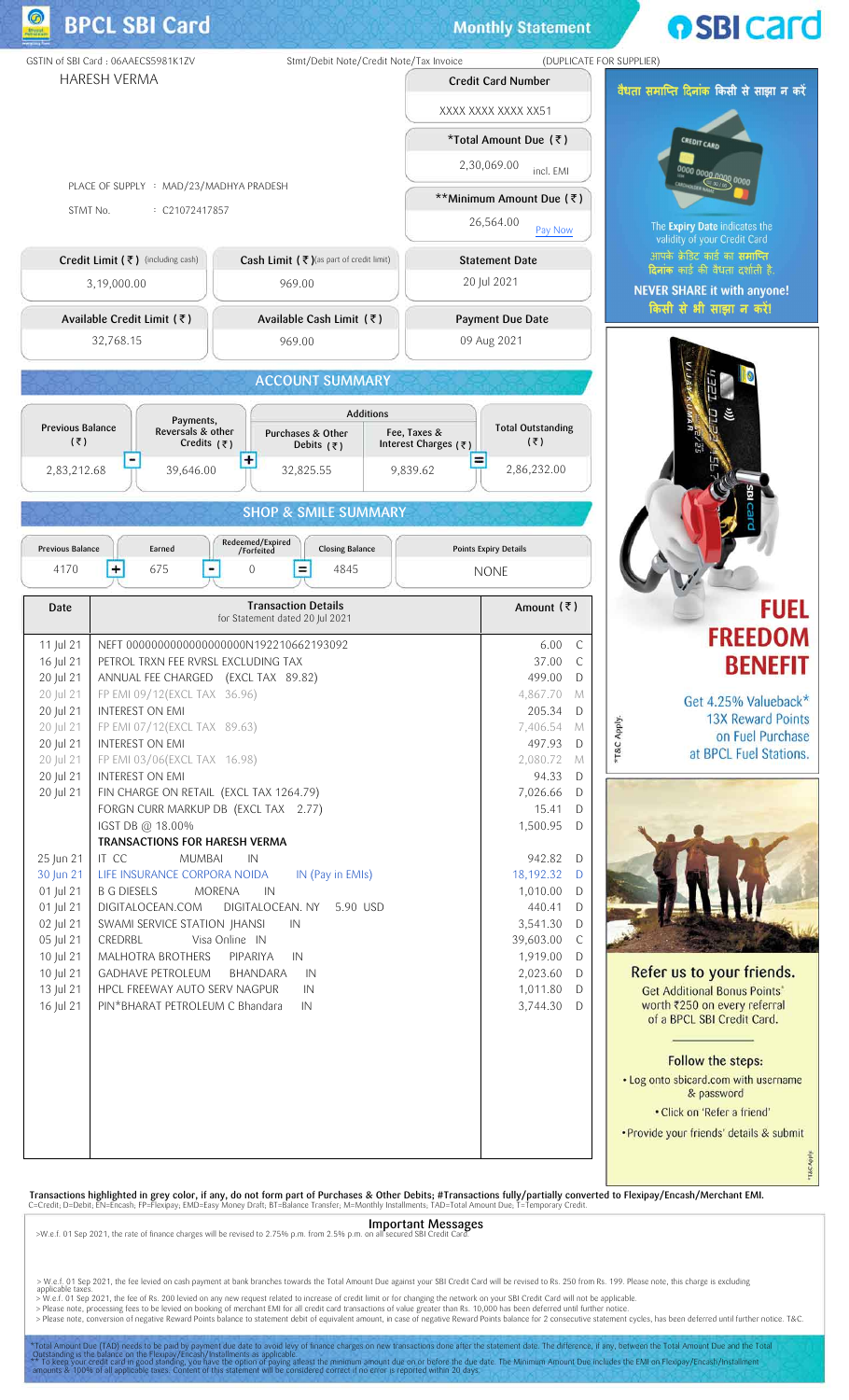**Monthly Statement** 

# **DSBI Card**

Version 1.0 / NOV, 2020

| <b>SAVINGS AND BENEFITS SECTION</b>   |                    |               |                          |
|---------------------------------------|--------------------|---------------|--------------------------|
|                                       | For this statement | For this year | From the card issue date |
| Cash Back $(\bar{z})$ #               | 0.00               | 0.00          | 0.00                     |
| Petrol Surcharge Waiver $(\bar{z})$ # | 37.00              | 210.30        | 341.14                   |
| <b>Reward Points</b>                  | 675                | 3698          | 19558                    |

# with effect from transactions dated 17-Nov-2011.

| <b>VALUE ADDED SERVICES</b>    |                  |                                    |                                   |
|--------------------------------|------------------|------------------------------------|-----------------------------------|
| <b>Product (Booking Month)</b> | Loan Expiry Date | <b>Total Outstanding Principal</b> | Current EMI(Principal + Interest) |
| FLEXIPAY (12 MONTHS)(Nov.'20)  | <b>Nov 21</b>    | 18954.69                           | 4867.70(4662.36+205.34)           |
| MERCHANT EMI(12                |                  | 42679.64                           | 7406.54(6908.61+497.93)           |
| MONTHS)(Dec.'20)               | Jan 22           |                                    |                                   |
| MERCHANT EMI(6                 |                  | 8085.68                            | 2080.72(1986.39+94.33)            |
| MONTHS)(Apr.'21)               | <b>Nov 21</b>    |                                    |                                   |



For SBI Cards and Payment Services Limited (SBI Card) (formerly known as SBI Cards and Payment Services Private Limited)

Authorized Signatory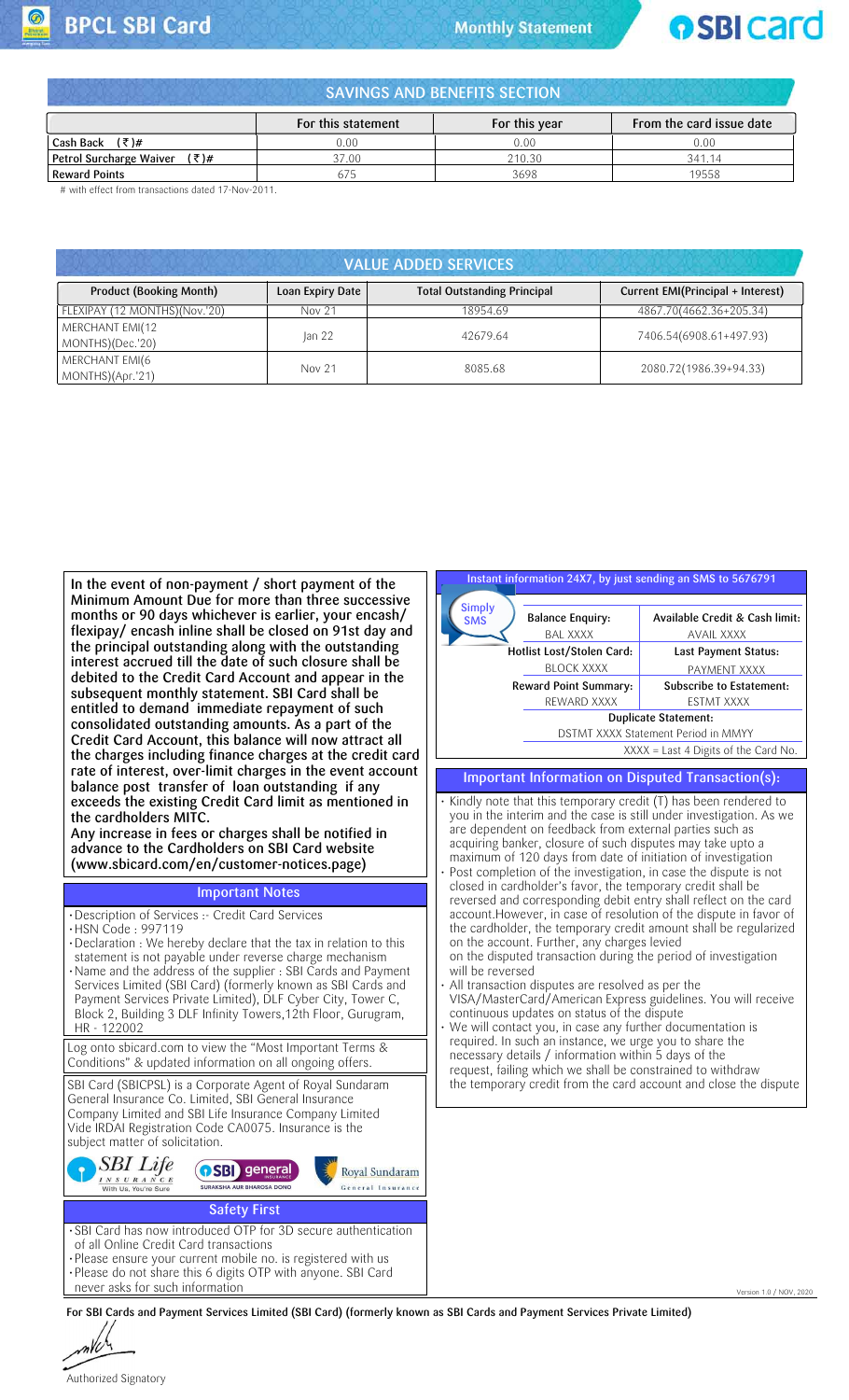**Monthly Statement** 

# **o** SBI card





SBI Card in collaboration with prominent NGOs from across the country is helping the disadvantaged emerge through in these unprecedented times due to covid-19 crisis.



#### Serving more than **3 Lakh cooked** meals

migrants, homeless, daily wager and other underprivileged







**Supporting 4500** elderly and differently abled<br>Providing dry ration and<br>basic hygiene kits in<br>South & South East Delhi



# Reaching to 1,845<br>Villages<br>Spreading COVID awareness

among approx.12,96,900<br>people through distribution of<br>cotton face masks, apron, headcap, hand soap and COVID<br>awareness pamphlets



#### 5 Mobile **Medical Units**

Providing primary<br>healthcare services in<br>urban slums of Delhi, Gurgaon, Agra and Chennai



## #GoDigital with SBI Card Pay

Make faster and secure contactless payments\* by tapping your android smartphone on POS machines.

To download the App, give a missed call to 95946 666659

This feature is valid for NFC enabled android phones for credit cards on Visa and MasterCard platform.



## Get ₹300 Cashback\* on payments at MyGate

Min. Trxn.: ₹6,000

Max. Cashback: ₹300 per card account per month

For more details visit, sbicard.com/offers

### **BUY MORE TIME FOR PAYMENT, WITH BALANCE TRANSFER ON EMI**

liddy

"T&C

Transfer outstanding on your other credit card(s) to your SBI Credit Card & pay back in EMIs at lower rate of interest.



• Important Terms & Conditions

• Charges & Cardholder Agreement

• Privacy Policy

• Reach Us

• Payment Options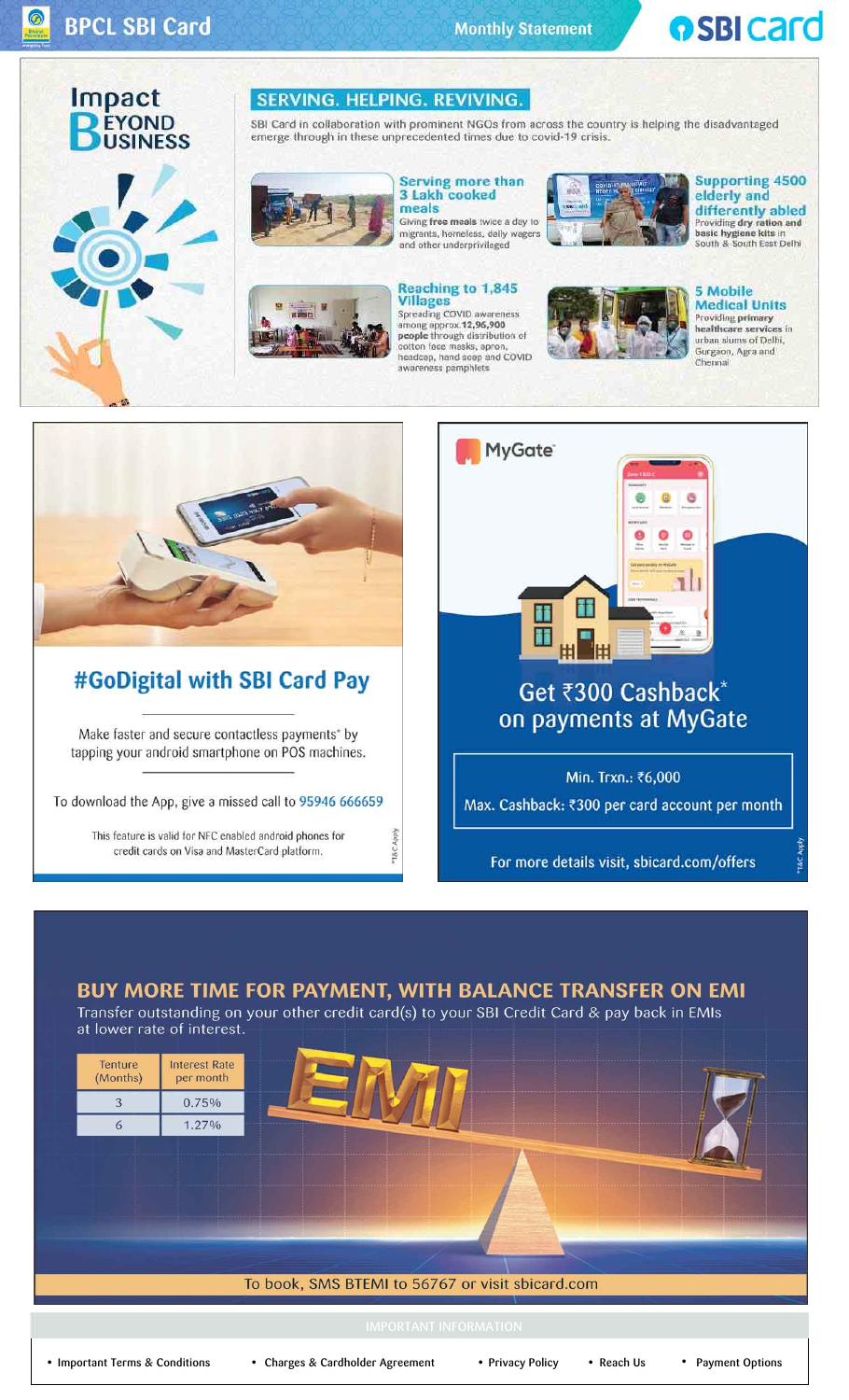



### Resolve your queries quicker than ever through our 24x7 smart self-servicing channel - ILA.

| <b>Account Information</b> |
|----------------------------|
| Change PIN                 |

```
Detailed Statement View )
```

```
Convert Trxns. to<br>Flexipay EMIs
```

```
吉 View Transaction History
Book Balance Transfer
```
Pay Credit Card Bills

Spend Analyzer

Start chatting at ila.sbicard.com or login to SBI Card Mobile App

## **MANAGE YOUR CARD USAGE!**

#### TO ACTIVATE CARD TRXNS.:

Login to SBI Card Mobile App/Website & select 'Manage Card Usage'. Or

- SMS ECOMD <Last 4 digits of your card> to 5676791 to activate Domestic Online Trxns.
- SMS INTL <Last 4 digits of your card> to 5676791 to activate all International Trxns.
- \*Trxn. type POS, ATM, Online & Contactless



## Login made simple.

Now log in to sbicard.com using your mobile number or card number & OTP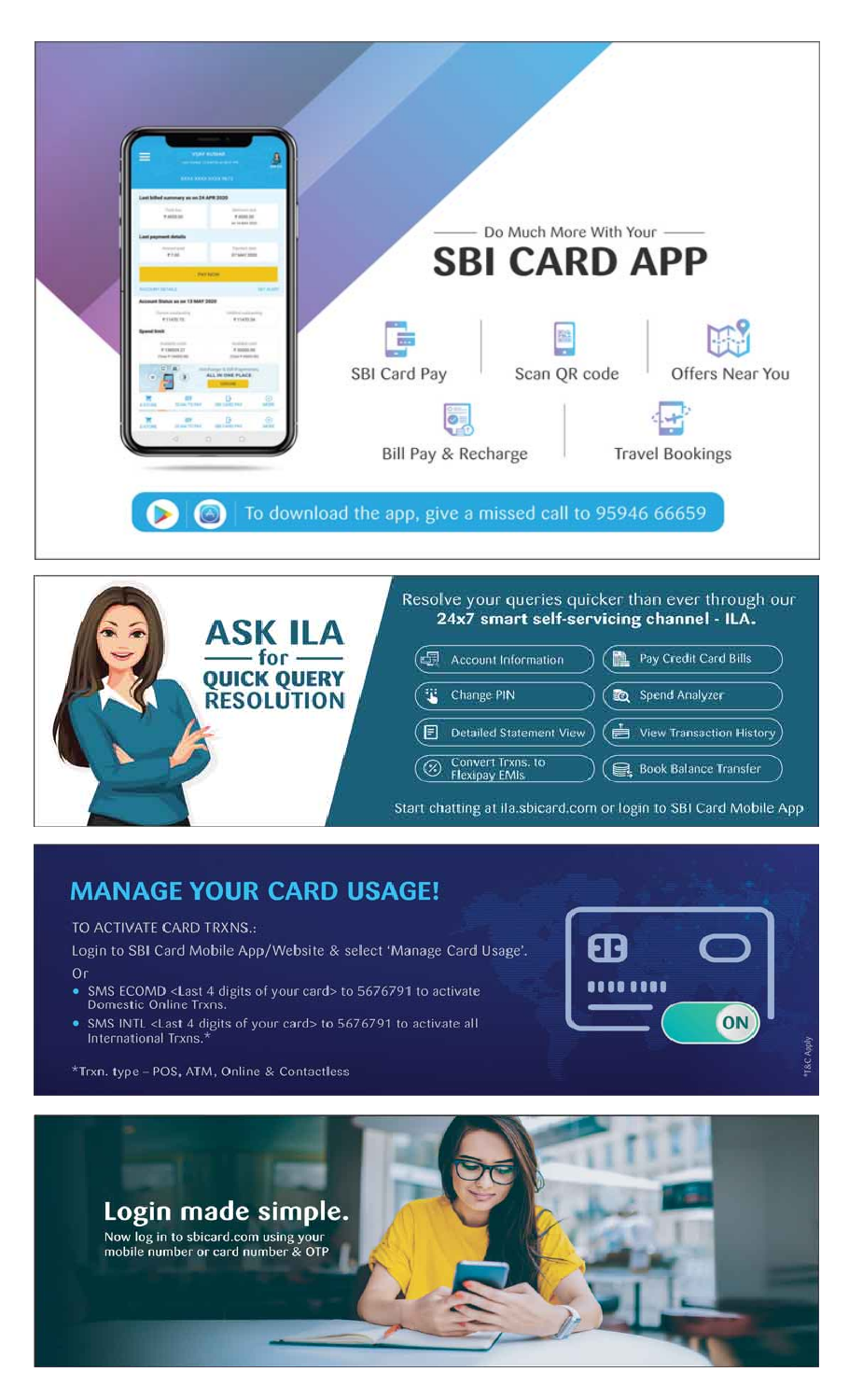**Order of payment settlement** - All payments made for a cardholder account will be settled in the order of Minimum Amount Due (which is inclusive of all applicable taxes + EMI on EMI based products + 5% of Total Outstanding), Fees & Other Charges, Interest charges, Balance Transfer Outstanding, Purchase Outstanding and Cash Advance.All taxes would be charged as applicable on all the above Fees, Interest & Charges. ^For Reward Point redemption, your SBI Card must not be overdue, suspended, blocked,cancelled or terminated by SBICPSL at the time of redemption request.

|                                                    | <b>Schedule of Charges</b>                                                                             |
|----------------------------------------------------|--------------------------------------------------------------------------------------------------------|
| <b>Fees</b>                                        |                                                                                                        |
| Annual Fee (one time)                              | ₹0-9,999<br>₹0-9,999                                                                                   |
| Renewal Fee (per annum)                            | <b>Nil</b>                                                                                             |
| Add on Fee (per annum)                             |                                                                                                        |
| <b>Extended Credit</b>                             |                                                                                                        |
| <b>Interest Free Credit Period</b>                 | 20-50 days (applicable only on retail purchases and                                                    |
|                                                    | if previous month's outstanding balance is paid in full)                                               |
| <b>Finance Charges</b>                             | 3.50% p.m. (42% p.a.) for Unsecured Cards; 2.5% p.m.<br>(30% p.a.) for Secured Cards and Shaurya Cards |
| <b>Overdue Finance Charges</b>                     | 3.65% per month (43.8% p.a.) if the Minimum Amount Due is not                                          |
|                                                    | paid by the due date twice in a 12-month period (except for                                            |
|                                                    | secured & Shaurya cards)                                                                               |
| Minimum Finance Charges                            | ₹25                                                                                                    |
| Minimum Amount Due                                 | 5% of Total Outstanding (Min. Rs. 200) + all applicable taxes                                          |
|                                                    | + EMI (in case of EMI based products)+OVL amount (if any)                                              |
| <b>Cash Advance</b>                                |                                                                                                        |
| Cash Advance Limit                                 | Upto 80% of Credit Limit (Max 12k/day for Gold and Titanium &                                          |
|                                                    | 15k/day for Platinum Cards & Signature/World/Infinite Cards).                                          |
|                                                    |                                                                                                        |
| <b>Free Credit Period</b>                          | <b>Nil</b>                                                                                             |
| <b>Finance Charges</b>                             | 3.5% p.m. (42% p.a.) for Unsecured Cards; 2.5% p.m.                                                    |
|                                                    | (30% p.a.) for Secured Cards & Shaurya Cards from the date of                                          |
|                                                    | withdrawal.                                                                                            |
| <b>Overdue Finance Charges</b>                     | 3.65% per month (43.8% p.a.) if the Minimum Amount Due is not                                          |
|                                                    | paid by the due date twice in a 12-month period (except for                                            |
| Minimum Finance Charges                            | secured & Shaurya cards)                                                                               |
| <b>Cash Advance Fees</b>                           | ₹25                                                                                                    |
| SBI ATMs/Other Domestic ATMs                       | 2.5% of transaction amount (subject to a minimum of $\bar{z}500$ )                                     |
| <b>International ATMs</b>                          | 2.5% of transaction amount (subject to a minimum of $\bar{5}500$ )                                     |
| <b>Other Charges &amp; Fees</b>                    |                                                                                                        |
| Cash Payment fee                                   | ₹199                                                                                                   |
|                                                    | 2% of Payment amount (subject to a minimum of $\bar{5}500$ )                                           |
| Payment Dishonor fee<br><b>Statement Retrieval</b> | ₹100 per Statement (>2 months old)                                                                     |
| <b>Cheque Fee</b>                                  | ₹100                                                                                                   |
| <b>Late Payment</b>                                | Nil for Total Amount due from ₹0 -₹500;                                                                |
| Late Payment charges will be                       | ₹400 for Total Amount due greater than ₹500 & upto ₹1000                                               |
| applicable if Minimum Amount Due is                | ₹750 for Total Amount due greater than ₹1000 & upto                                                    |
| not paid by the payment due date.                  | ₹10,000;                                                                                               |
| An additional Late Payment Charge of               | ₹950 for Total Amount due greater than ₹10,000 & upto                                                  |
| Rs. 100 will be levied on missing                  | ₹25,000;                                                                                               |
| payment of Minimum Amount Due                      | ₹1100 for Total Amount due greater than ₹25,000 & upto                                                 |
| (MAD) by the due date for two                      | ₹50,000;                                                                                               |
| consecutive cycles. This charge will               | ₹1300 for Total Amount due greater than ₹50,000                                                        |
| continue to be levied for every                    |                                                                                                        |
| payment cycle until the MAD is cleared.            |                                                                                                        |
| Overlimit                                          | 2.5% of Overlimit Amount (subject to a minimum of $\bar{5}600$ )                                       |
| <b>Card Replacement</b>                            | ₹100 - ₹250 (₹1500 for Aurum)                                                                          |
| <b>Emergency Card Replacement (When</b>            | Actual cost (subject to a minimum of \$175 for VISA and \$148                                          |
| Abroad)                                            | for Mastercard)                                                                                        |
|                                                    | Conversion mark up: 3.50% (For All Cards Except Elite &                                                |
| <b>Foreign Currency Transaction</b>                | AURUM) 1.99% (For Elite & AURUM cardholders only)                                                      |
| <b>Dynamic &amp; Static Currency Conversion</b>    | Mark up: 3.50% (For All Cards Except Elite & AURUM) 1.99%                                              |
| Transaction                                        | (For Elite & AURUM cardholders only) (Only for transactions                                            |
|                                                    | greater than or equal to Rs1000)                                                                       |
| <b>Rewards Redemption Fee</b>                      | ₹0 - ₹99                                                                                               |

| <b>Priority Pass/Dream Folks Lounge</b><br><b>Charges</b>                                                                                             | \$27 per visit + applicable taxes for lounge visits within India.<br>\$27 per visit + applicable taxes for lounge visits outside India<br>after exhausting complimentary visits.                                                                                                                                                                                                 |
|-------------------------------------------------------------------------------------------------------------------------------------------------------|----------------------------------------------------------------------------------------------------------------------------------------------------------------------------------------------------------------------------------------------------------------------------------------------------------------------------------------------------------------------------------|
| <b>Surcharge</b><br>Railway Tickets - Railway Counters<br>Railway Tickets - www.irctc.co.in<br>Petrol & all products/services sold<br>at petrol pumps | ₹30 + 2.5% of transaction amount<br>1% of transaction amount + all applicable taxes<br>1% of transaction value with minimum fee of Rs 10 (excluding all<br>applicable taxes wherever applicable $+$ other charges) for single<br>transaction spends between Rs500 and Rs4000 for Platinum<br>Cards, Prime Cards & Elite Cards & AURUM Rs 500 and Rs<br>3000 for all other cards. |
| Payment of Customs duty                                                                                                                               | 2.25% of transaction amount (subject to a minimum of $\bar{z}$ 75)                                                                                                                                                                                                                                                                                                               |

#### **Important Points**

\*\*Applicable taxes means:- For the cardholders having state of residence in the records of SBI Card on the statement date as "Haryana" - Central Tax @ 9% and State Tax @ 9%

- For the cardholders having state of residence in the records of SBI Card on the statement date as other than "Haryana" - Integrated Tax @ 18%

**"Payment of any amount lesser than the Total Amount Due in any month results in interest accrual on the balance outstanding amount including any new purchases and cash advances. Further, making only the minimum payment every month would result in the repayment stretching over years with consequent interest payment on your outstanding balance."**

As per recent RBI Guidelines, cheques should have no corrections on the payee name, amount either in words or figures. Hence, we request you to take care at the time of issuing cheques against your SBI Card dues in order to avoid any inconvenience / charges.

Incase of any transaction dispute please send a signed dispute form within 25 days from date of transaction to **chargeback@sbicard.com**

No new statement will be sent, in case of credit balance and no new transaction on the account within 30 days of the last statement.

SBI Cards may not approve High Risk Transactions (e.g. Jewellery etc.) to prevent misuse or potential fraud on your SBI Card.

SBI Cards discloses information regarding your account to credit information bureaus / agencies on a regular basis, as mandated by RBI.